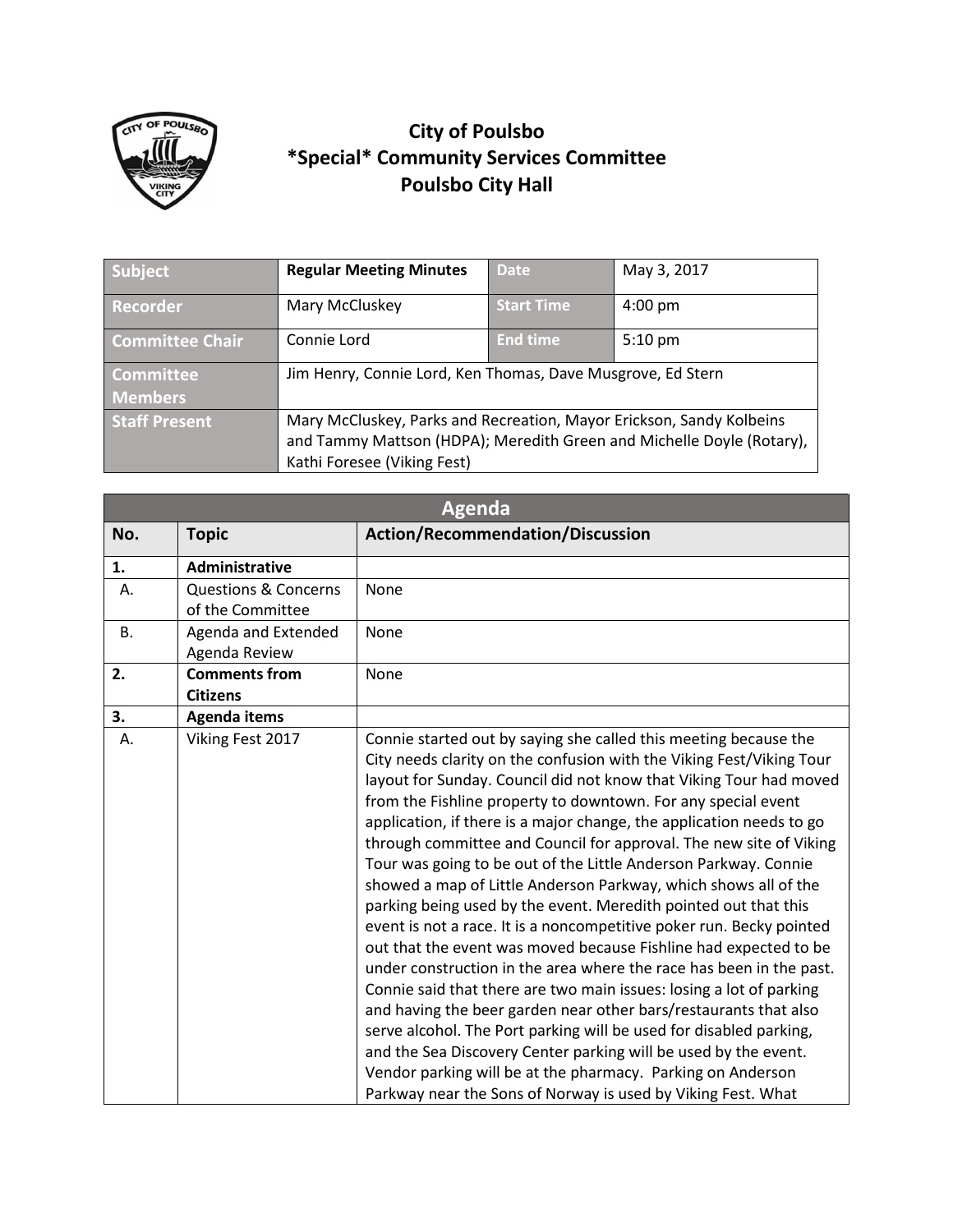parking is open to the public is south from Jeff Tolman's building on the east side of the lot. Everyone agreed that Viking Fest and Viking Tour will happen, but these issues must be resolved. Becky and Meredith said that there was no intentional deception. It was lack of experience and lack of communication. Rotarian Nick Johnson started working with Kathi in February. Bringing the change forward was an oversight. There was a meeting on Monday with HDPA, Rotary and the Mayor in attendance. The initial ask was to leave everything as submitted, but the HDPA reps felt that there was going to be more pushback from their members. Plan B is to move the event to the bottom of Moe Street, and use the Edward Jones parking lot. The beer garden and music will be on the City Hall plaza. Everyone in the room then went to the Mayor's office to look down on the Moe St. layout. The Police Chief is okay with closing off Moe St. No alcohol will be allowed in the building, but participants will have access to the building restrooms. Connie commented that the plan is clear. In the future, when there is a change, it must come to the committee earlier in the process. Meredith said that Rotary won't let this happen again. The entire event needs to be vetted.

Sandy: The HDPA has had pushback from one member - Jeff Holcomb of Valholl Brewery. Jeff has offered to have the event beer garden at his property on 3<sup>rd</sup> Avenue. He has concerns about having the event beer garden next to his business. Jeff is willing to donate the beer for the event. Meredith reminded everyone that the event beer garden is for participants of the race only. Family members can also sign up to be participants and take part in the event as support. She also asked where the band would set up if the beer garden was moved to Valholl. The brewery has the outdoor area, fencing and liquor license. Meredith said that there would be too many participants for the Valholl site. Tammy commented that the City Hall plaza footprint is the same size.

Meredith said that the business development of this race should get made up in the future. People will have a great time and will come back to Poulsbo. Rotary wants to cooperate with all parties. Sandy said that his members say that they keep being asked to accept events. "It will help in the long run". They all accept it. Another event comes in on the back of Viking Fest. What about the shop owners? Connie said that this should have been brought up long ago. Sandy said that they like this event and want it here.

Meredith said that they can still move the event to Poulsbo Village, but it doesn't help the downtown. They felt that this would be a good change for everyone. Tammy said that it is important to know that the HDPA is not against the community organizations. She said that another option is to use the Sons of Norway beer garden area for the event beer garden. Move a couple of booths to another area